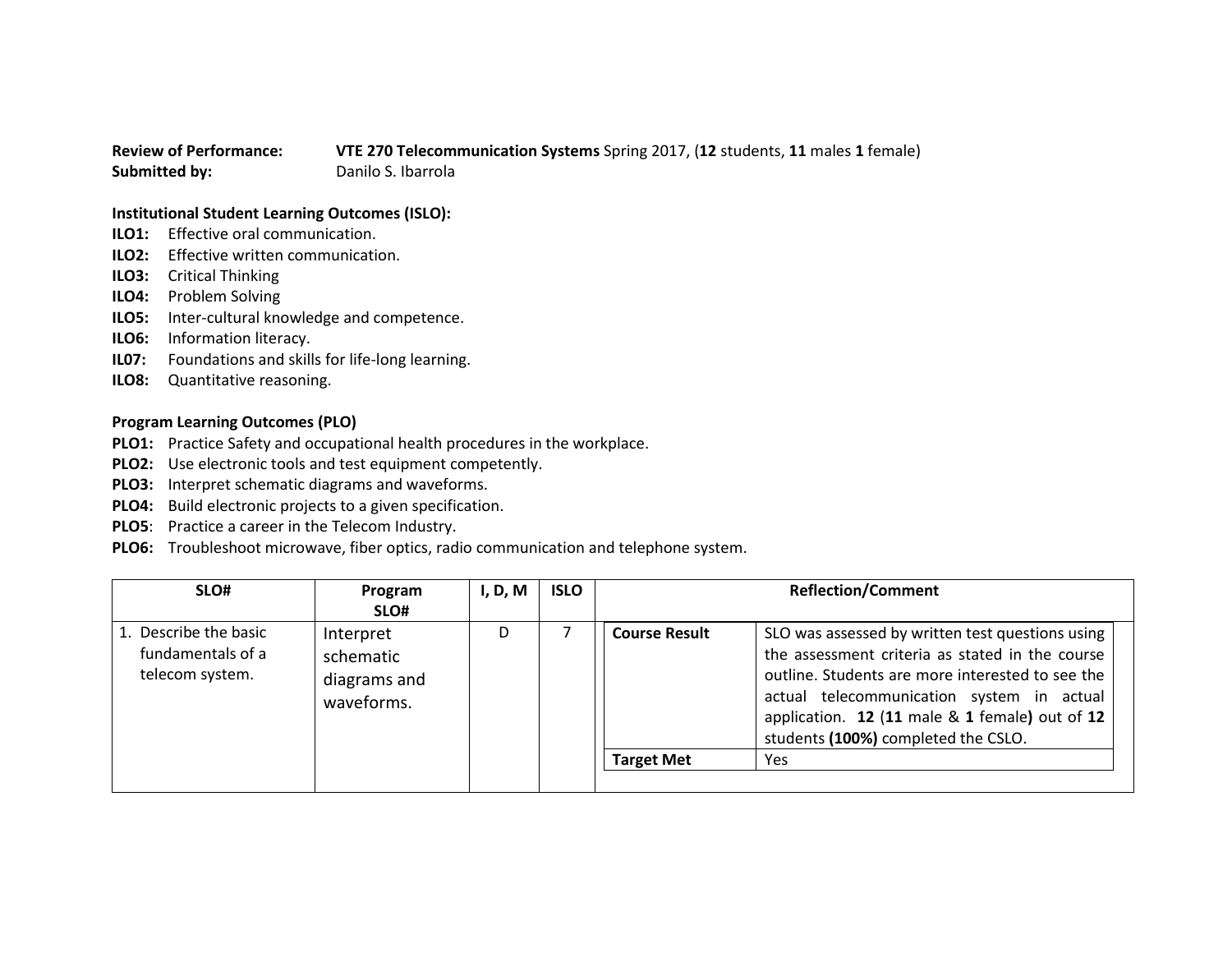|                                                                                                                        |                                                      |   |                | Students need more time in hands-on and other practical procedure to<br>reach mastery level performance. |                                                                                                                                                                                                                                                                                                                                                     |  |
|------------------------------------------------------------------------------------------------------------------------|------------------------------------------------------|---|----------------|----------------------------------------------------------------------------------------------------------|-----------------------------------------------------------------------------------------------------------------------------------------------------------------------------------------------------------------------------------------------------------------------------------------------------------------------------------------------------|--|
| 2. Describe the various<br>types of connection links<br>used by industry for<br>telecommunication<br>system worldwide. | Interpret<br>schematic<br>diagrams and<br>waveforms. | D | $\overline{7}$ | <b>Course Result</b>                                                                                     | SLO was assessed using hands-on experiment and<br>written test questions using the assessment<br>criteria as stated in the course outline. Students<br>are more interested when they saw and touch<br>actual<br>connection<br>link<br>the<br>used<br>in<br>telecommunication. 9 (8 male & 1 female) out of<br>12 students (75%) completed the CSLO. |  |
|                                                                                                                        |                                                      |   |                | <b>Target Met</b>                                                                                        | Yes                                                                                                                                                                                                                                                                                                                                                 |  |
|                                                                                                                        |                                                      |   |                | reach mastery level performance.                                                                         | Students need more time in hands-on and other practical procedure to                                                                                                                                                                                                                                                                                |  |
| 3. Describe the common<br>switching operations<br>found in the<br>telecommunications<br>industry.                      | Interpret<br>schematic<br>diagrams and<br>waveforms. | M | $\overline{7}$ | <b>Course Result</b>                                                                                     | SLO was assessed using hands-on experiment and<br>written test questions using the assessment<br>criteria as stated in the course outline. 11 (10<br>male & 1 female) out of 12 students (91.7%)<br>completed the CSLO.                                                                                                                             |  |
|                                                                                                                        |                                                      |   |                | <b>Target Met</b>                                                                                        | Yes                                                                                                                                                                                                                                                                                                                                                 |  |
|                                                                                                                        |                                                      |   |                | Students need more time in hands-on and other practical procedure to<br>reach mastery level performance. |                                                                                                                                                                                                                                                                                                                                                     |  |
| 4. Describe the different                                                                                              | Interpret                                            | M | $\overline{7}$ | <b>Course Result</b>                                                                                     | SLO was assessed by written test questions using                                                                                                                                                                                                                                                                                                    |  |
| types of broadcast                                                                                                     | schematic                                            |   |                |                                                                                                          | the assessment criteria as stated in the course                                                                                                                                                                                                                                                                                                     |  |
| systems commonly used<br>in industry and                                                                               | diagrams and<br>waveforms.                           |   |                |                                                                                                          | outline. 10 (9 male & 1 female) out of 12 students<br>(83.3%) completed the CSLO.                                                                                                                                                                                                                                                                   |  |
| government.                                                                                                            |                                                      |   |                | <b>Target Met</b>                                                                                        | Yes                                                                                                                                                                                                                                                                                                                                                 |  |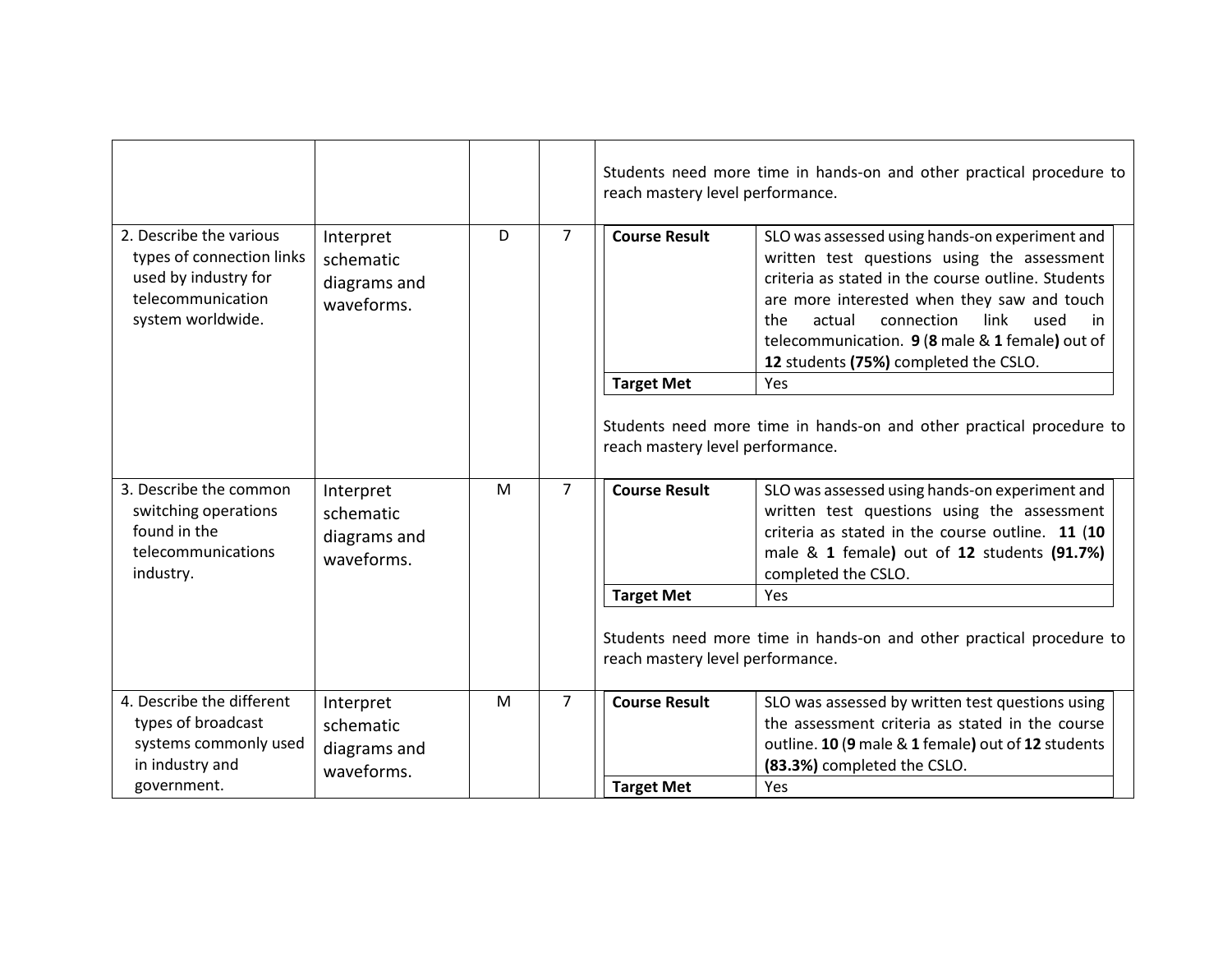|                                                                                                                  |                                                      |   |                | Students need more time in hands-on and other practical procedure to<br>reach mastery level performance. |                                                                                                                                                                                                                                                                                                                             |  |
|------------------------------------------------------------------------------------------------------------------|------------------------------------------------------|---|----------------|----------------------------------------------------------------------------------------------------------|-----------------------------------------------------------------------------------------------------------------------------------------------------------------------------------------------------------------------------------------------------------------------------------------------------------------------------|--|
| 5. Define spread<br>spectrum modulation<br>and describe its general<br>purpose and its<br>application.           | Interpret<br>schematic<br>diagrams and<br>waveforms. | M | $\overline{7}$ | <b>Course Result</b>                                                                                     | SLO was assessed using hands-on experiment and<br>written test questions using the assessment<br>criteria as stated in the course outline. Students<br>were able to describe how multiple signals can be<br>sent in one communication medium. 12 (11 male<br>& 1 female) out of 12 students (100%) completed<br>the CSLO.   |  |
|                                                                                                                  |                                                      |   |                | <b>Target Met</b>                                                                                        | Yes                                                                                                                                                                                                                                                                                                                         |  |
|                                                                                                                  |                                                      |   |                | reach mastery level performance.                                                                         | Students need more time in hands-on and other practical procedure to                                                                                                                                                                                                                                                        |  |
| 6. Describe the basic<br>operating principles of<br>wired, wireless<br>computer network and<br>satellite system. | Interpret<br>schematic<br>diagrams and<br>waveforms. | M | $\overline{7}$ | <b>Course Result</b>                                                                                     | SLO was assessed using hands-on experiment and<br>written test questions using the assessment<br>criteria as stated in the course outline. Students<br>understood the different topology and hardware<br>in computer and communication network. 12 (11<br>male & 1 female) out of 12 students (100%)<br>completed the CSLO. |  |
|                                                                                                                  |                                                      |   |                | <b>Target Met</b>                                                                                        | Yes                                                                                                                                                                                                                                                                                                                         |  |
|                                                                                                                  |                                                      |   |                | reach mastery level performance.                                                                         | Students need more time in hands-on and other practical procedure to                                                                                                                                                                                                                                                        |  |